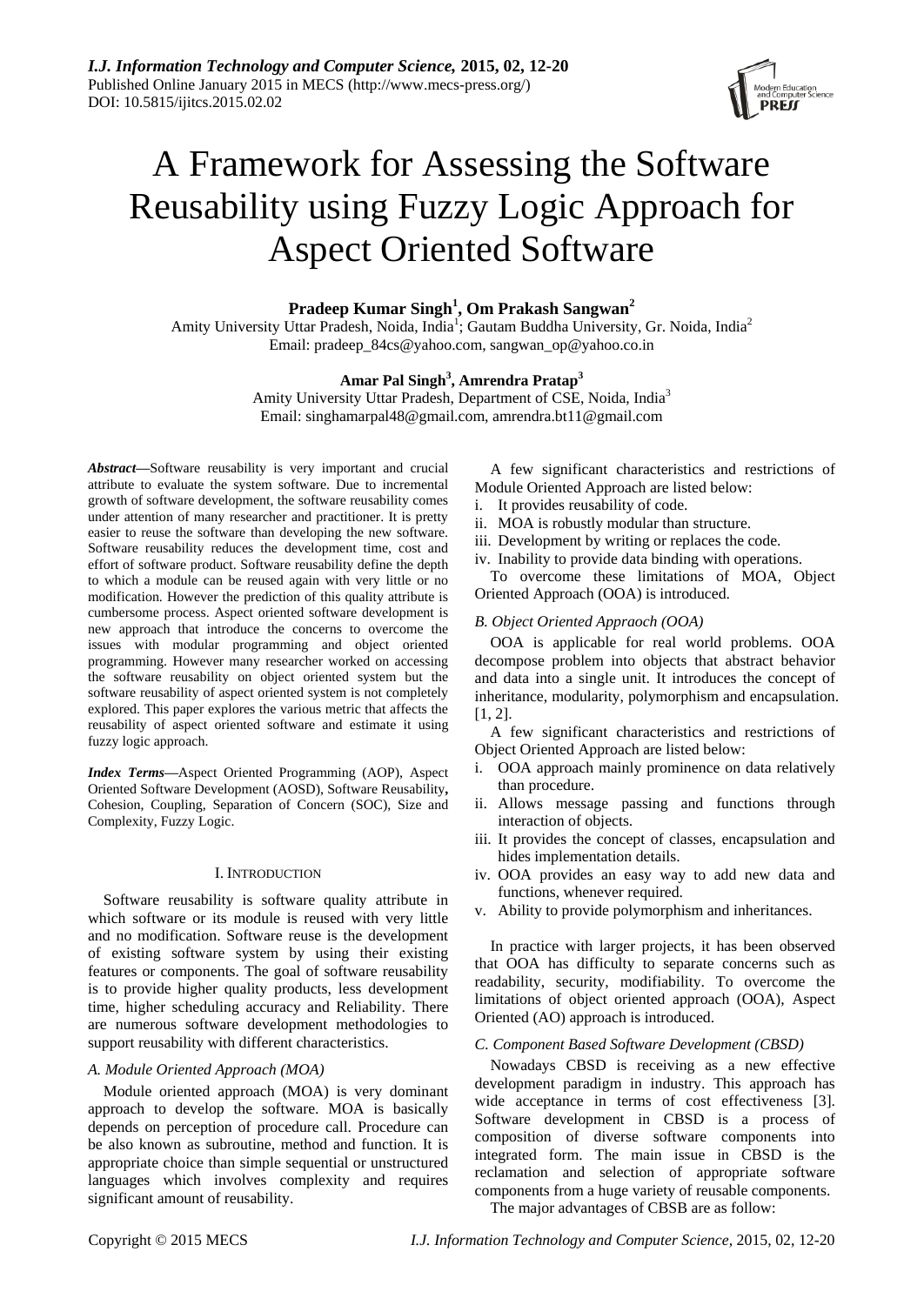- i. This technique provides in-time and high quality solutions for new software development.
- ii. This approach also offers high productivity, flexibility and quality through reusability, replace-ability, efficient maintainability, and scale ability.
- iii. This approach also reduces development time for new system.

# *D. Aspect Oriented Software Development (AOSD)*

AOSD is reasonably forthcoming technique which combines concerns that crosscut the modularity from conventional programming approaches such as Module Oriented Approach (MOA) and Object Oriented Approach (OOA) [4, 5]. There are many languages that belongs to family aspect oriented systems such as AspectJ (Java Extension), AspectC (C Extension), AspectC++ (C++ Extension), AspectXML (XML Extension), CaserJ and HyperJ (used by IBM) [6, 7].

AspectJ is most popular one and few significant characteristics of AspectJ are listed below

- i. It is most popular languages that used in AOP.
- ii. Supports following characteristics such as joint points, pointcuts, advice and introduction [8, 9].
- iii. Defines new constructor, maintain in favor of modular accomplishment for crosscutting concerns.
- iv. It provides synchronization, consistency checking, protocol management and others.
- v. The concern that crosscuts the modularity of traditional programming is known as cross-cutting concerns for examples cross-cutting includes logging, tracing, resource pooling, etc.

This paper is organized into five sections. Introduction followed by related work is mentioned in second part. Second section discusses the various reusability models given by famous researcher and their metrics that affect the reusability of software. The third section of this paper unfolds the brief description of metrics that affect the reusability of software. The fourth section of this paper evaluates the software reusability by using fuzzy logic approach. Finally, last section presents conclusion and future aspects of the proposed work.

# II. RELATED WORK

Nowadays, real world systems evolve so fast that they are capable to congregate challenges among the customer constraint as well as operational atmosphere. Design of software concern is well modularized to meet all the nonfunctional requirement of a system. AOSD still faces several problems; quantitative assessment of some important characteristics like modularity, complexity and the overall quality of aspect oriented technology is fairly unexploded. The related work will discussed the work done so far by many researchers in the area of object oriented approach and aspect oriented along with their metrics for assessing software reusability [5].

ISO developed a quality model that was further known as ISO/IEC 9126 Model [10]. According to ISO, quality of software is consisted into six attributes namely functionality, reliability, usability, efficiency,

maintainability, portability. This model is an enhancement of earlier work which is specified by McCall, Bohem, and FURPS.

In Dromey's Quality Model, he integrates two quality attributes namely reusability and process maturity in ISO/IEC 1926 quality model [11].

Kumar *et al.* projected first quality model known as Aspect-Oriented Software Quality Model (AOSQUAMO) [12]. This model is an enhancement of ISO/IEC 9126 Quality Model. In this model Complexity, Reusability, Modularity and Code-Reducibility are included in diverse characteristics of ISO/IEC 9126 Model.

Castillo *et al.* proposed a conceptual quality model to elucidate the AOSD evolving technologies like aspect, composition concern, and quality requirement for software system [13]. REASQ Model is another name of this model which integrates ISO/IEC 9126 Model and ISO/IEC 25030 model in addition to articulated in UML.

Kumar P. introduced new attribute to AOSQUAMO Model i.e. evolvability [14]. The sub- characteristics of Evolvability is sustainability, extensibility, Configurability and Design Stability. This model is known as AOSQ Model.

Price *et al*. offered a new dimension for assessing the reusability measurements [15]. This dimension facilitates the large scale object oriented structure reuse. The researcher must have good understanding of application domain and type of system that they expect to devlop in future.

Barnard *et al.* projected a new reusability metric for OO software which is based on empirical evidence taken from well used accepted programming libraries in classes are assumed to be highly reusable [16].

Dandashi *et al.* reported a measurement in support of reusability of C++ code by actions of non-functional quality attributes like Completeness, Understandability, Adaptability and Maintainability [17].

A framework is projected by Sant'Anna *et al.* for estimating the reusability and maintainability of AO software [18]. They established a relationship between reusability and maintainability internal metrics such as coupling, cohesion, crosscutting concern and size. This concern driven architecture proposed by Sant'anna *et al.* [18] also help in measuring the SoC, Cohesion, Coupling and Complexity for AO system.

Cunha *et al.* discussed the high level concurrency patterns and mechanisms coded in AspectJ [19]. They explored some advantages of reusability, modularity and understandability. They accomplished that above mentioned characteristics will progress the AO approach while applying with java program.

Zhang *et al.* proposed AO approach with connectors in reusable design and implementation of connectors [20]. They uncover the affect of crosscutting concerns in reusability of connectors.

Aljasseret *et al.* proposed the extension of AspectJ programming languages known as ParaAJ [21]. This language has ability to parameterize aspects. This language is upcoming step to modularize aspects and enhancement in reusability.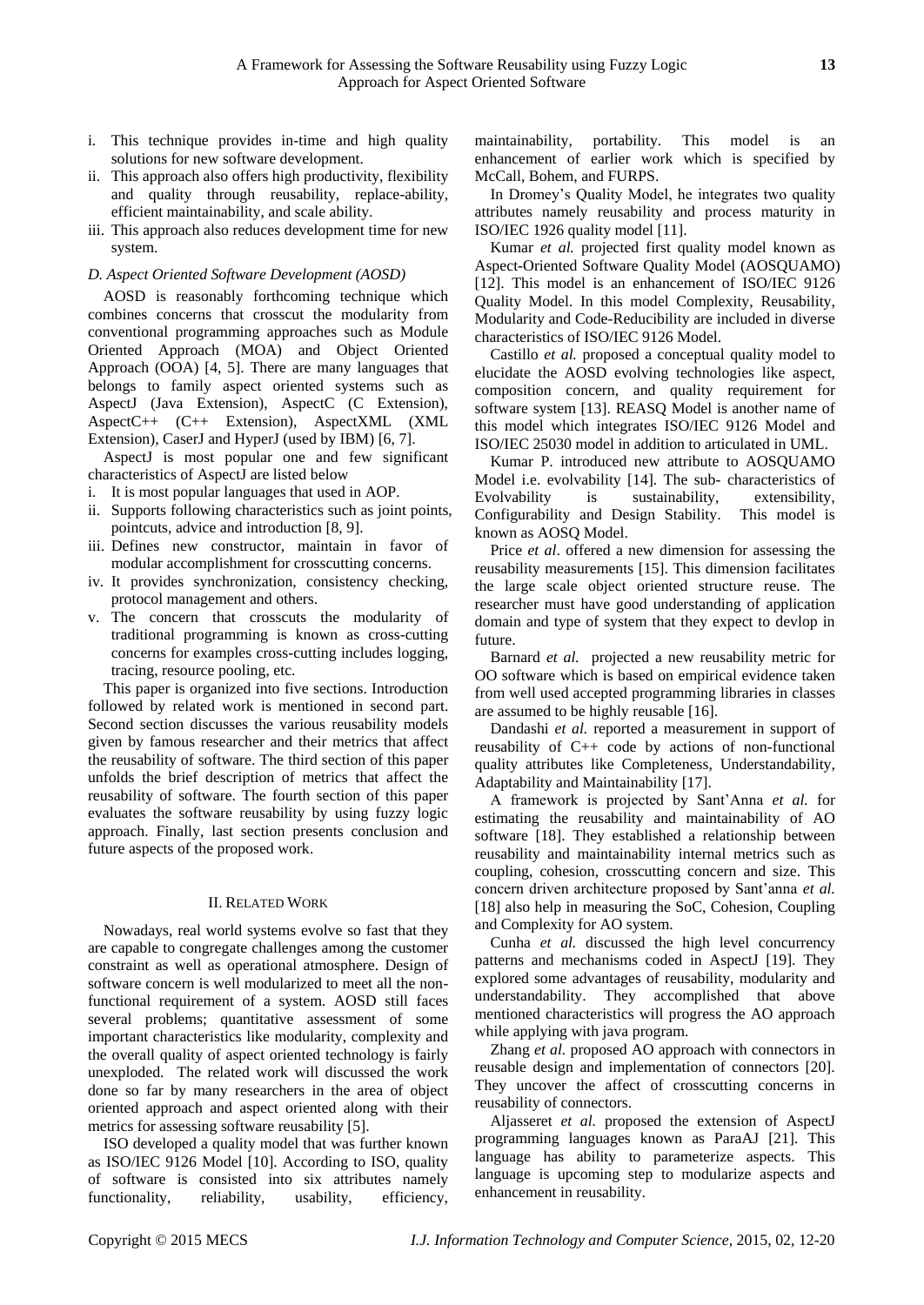Zhao proposed a coupling metrics which is based on no. of dependencies among aspects and classes like moduleclass, attribute-class, aspect-inheritance and modulemethod dependencies [22].

Ceccato *et al.* presented the coupling metrics for Aspect Oriented Programming languages [23]. They present a framework for aspects, classes, modules and term operation as class methods and aspect advices/introductions.

Bortsch *et al.* extended the framework from OO systems (Briand *et al.*) [24]. In their extended framework they contain a specific definition of six different coupling schemes such as locus of impact types of connection, firmness of server, granularity, straight or undirected connections, instantiation along with inheritance.

A unified framework for coupling is also reported by Bartolomei *et al.* projected for AO system [25]. They extended their work from the existing framework of Briand's frameworks (Briand *et al.* [26] ; Arisholm *et al.*  [27]). In their work, two AOP languages are considered namely AspectJ and CaesarJ and showed that the how these two languages can be instantiated on Java.

In [28], Kumar *et al.* projected a new framework of coupling metrics by extending the work of Bartolomei *et al.*[25], Briand *et al.*[26] and Arisholm *et al.* [27] frameworks. They recognized the various types of connection between couplings such as attribute type,

parameter type, attribute reference, operation invocation, inheritance and high level association.

Zhao *et al.* projected a cohesion measure which is based on dependency graphs [29]. They defined number of dependencies among aspect and classes and cohesion as the degree of relatedness among modules and attributes.

Gelinas *et al.* define a metrics to measure the cohesion in AO system [30]. This metrics is known as "ACoh Metrics". Two aspect cohesion criteria are defined in ACoh metrics namely "Modules-Modules Connection Criterion" and "Modules-Data Connection Criterion".

On the basis of Table 1, we can conclude that most of the researchers have worked upon mainly cohesion and coupling metrics but Sant'Anna *et al.* introduced a new metrics that majorly affects reusability i.e. "Separation of Concern (SoC)". SoC is the main metrics that differentiate between aspect oriented software and object oriented software. The size and complexity metrics is least used by researchers but this metrics affects maximum the reusability for aspect oriented software. So we have considered four main metrics namely Separation of Concern (SoC), Cohesion, Coupling, Size and Complexity for the proposed work to develop reusability model for AO software using Fuzzy Logic approach. All these four metrics that affect the reusability of AOP are discussed in next section in detail.

Table 1. Metrics used by Various Researcher and Software Practitioners to determine Software Reusability [5]

| Researchers                    | ${\it Year}$ | Coupling | Cohesion | Complexity<br>Size $\&$ | SoC          | <b>Major Findings</b>                                                                                                            |
|--------------------------------|--------------|----------|----------|-------------------------|--------------|----------------------------------------------------------------------------------------------------------------------------------|
| Chiamder & Kemerer [32]        | 1994         | X        | X        | X                       |              | Projected Lack of Cohesion metric for AO System.                                                                                 |
| Bieman & Kang [33]             | 1995         |          | X        |                         |              | Proposed the frame work for Cohesion Measures in AOP.                                                                            |
| Hender-Sellers <sup>[34]</sup> | 1996         |          | X        |                         |              | Extends the Chiamder & Kemerer framework criticizes<br>the LCOM measure in AOP.                                                  |
| Briand et al. [16]             | 1999         | X        |          |                         |              | Contributed in OO system for Coupling Measurement.                                                                               |
| Sant'Anna et al. [18]          | 2003         | X        | X        | $\mathbf{X}$            | $\mathbf{x}$ | Projected LCO and LCC metrics for AO system.                                                                                     |
| Dospisil et al. [35,36]        | 2003         |          |          | X                       |              | Projected a metric based on the theory of entropy.                                                                               |
| Zhao et al. [29]               | 2004         | X        | X        |                         |              | Projected number of dependencies among aspect and classes.                                                                       |
| Ceccato et al. [23]            | 2004         | X        |          |                         |              | They present a framework for aspects, classes, modules and term<br>operation as class functions and aspect advices/introductions |
| Arishom et al. [27]            | 2004         | X        |          |                         |              | Dynamic Coupling dimension for OO Software.                                                                                      |
| Gelinas et al. [30]            | 2006         |          | X        |                         |              | Projected metric ACoh to measure aspect cohesion                                                                                 |
| Bortsh & Harison [24]          | 2006         | X        |          |                         |              | Enhancement of framework for coupling<br>for OO systems proposed by Briand et al.                                                |
| Bartomei et al. [25]           | 2006         | X        |          |                         |              | Measured two AOP languages, AspectJ and CaesarJ<br>for coupling measure.                                                         |
| Sicilia et al. [37]            | 2006         |          |          | X                       |              | Design issues of (AOD) extensions on<br>OJB libraries using fuzzy logic.                                                         |
| Patakiet et al. [38]           | 2006         |          |          | X                       |              | Projected metrics that can compute complexity of MO,<br>OO and AO parts of programs implemented in AspectJ.                      |
| Zhang & Jacobson [39]          | 2006         | X        |          | X                       |              | Projected size and complexity metrics using cyclomatic number, size etc.                                                         |
| Xia et al. [40]                | 2008         |          |          | X                       |              | A new way of conveying complexity weight values to FP metric.                                                                    |
| Aljasser et al. [21]           | 2009         |          |          |                         | X            | New language is proposed called ParaAJ which is an extension of AspectJ                                                          |
| Mickelson [41]                 | 2009         |          |          | X                       |              | attentive on size metrics like NOC, module and LOC.                                                                              |
| Coady & Kiczales [42]          | 2003         |          |          |                         | X            | Studied runtime overheads as well as the position<br>of unknown concerns in OS code                                              |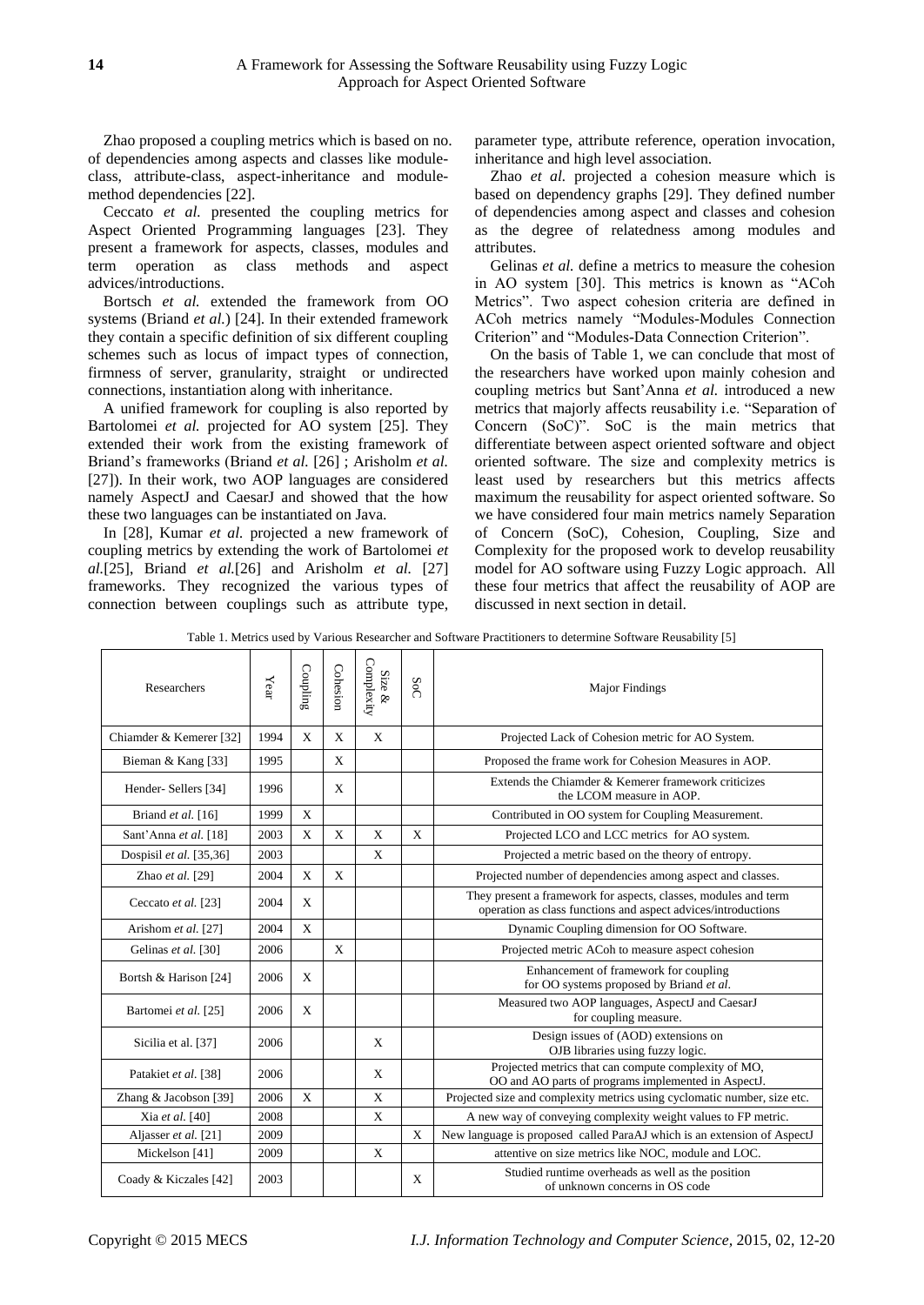#### III. METRICS AFFECTING THE SOFTWARE REUSABILITY

In this section various metrics which affects the software reusability have been taken into consideration. There are mainly four metrics (a) SoC (b) Coupling (c) Cohesion (d) Coupling, that majorly affects the software reusability for AO software and all these have been taken into account by Singh *et al.* [50] also. All the considered metrics are discussed in more detail as follows:

#### *A. Separation of Concern* (*SoC)*

SoC stands for Separation of Concern [18]. It makes available the capability to recognize, summarize and control relevant particular concern [48]. The metrics to evaluate SoC are as follows in AOP:

# *i. Concern Diffusion over Components (CDC)*

The CDO metric calculates no. of major components, formal parameter, return types, throws declarations and local variables, or call their method.

#### *ii. Concern Diffusion over Operations (CDO)*

The CDO metric calculates the amount of chief operations to add the accomplishment of concerns. It also calculates no. of method as well as constructor.

*iii. Concern Diffusion over LOC (CDLOC)*

The CDLOC metrics counts no. of conversion points designed for every concern all the way to the LOC [43].

#### *B. Coupling Metrics*

The coupling is process of defining the potency of interconnection among the modules of system software [18]. High coupling means high interconnection between program modules that depends on each other [44]. There are following coupling metric that mainly affects software reusability for aspect oriented system.

*i. Coupling between Components (CBC)*

The CDO metric calculates the no. of classes that apply in attribute declaration. This metrics also calculate formal parameter, throws declaration and local variable.

# *ii. Depth of Inheritance Tree (DIT)*

This metric defines highest extent from node to the origin (root) of the tree. This metrics also defines hierarchy for aspect or class.

#### *C. Cohesion Metrics*

This metric defines the closeness of the relationship between the internal modules of program [18 [44]. There are number of cohesion metric that mainly affects software reusability of aspect oriented system as given below

# *i. Lack of Cohesion in Operations (LCOO)*

This metrics defines lack of cohesion of module. Sant'Anna *et al.* [18] projected this LCOO metric. It is an extension of Lack of Cohesion in Methods (LCOM) metric which is framed via Chidamber and Kemerer [32].

#### *D. Size Metrics*

This metrics calculates the dimension of any software system [18].The following size metrics are given below  $[47]$ :

*i. Vocabulary Size (VS)*

*ii. Lines of Code (LOC)*

LOC is conventional measure that calculates the size of software. It calculates LOC which excludes blank lines as well as comments.

*iii. Number of Attributes (NOA)*

NOA calculates no. of attributes for every class and aspect. NOA exclude the inherited attribute.

*iv.Weighted Operations per Component (WOC)*

This metric determine the complication (complexity) of a component in provisions for operation.

# IV. PROPOSED FUZZY MODEL FOR ASPECT ORIENTED SOFTWARE REUSABILITY

In this section of paper, the fuzzy logic approach has been discussed for the assessment of software reusability for aspect oriented software.

### *A. Fuzzy Inference System*

Fuzzy inference system is proficient with map inputs during input membership functions and associated parameters as shown in Fig.1. The parameters associated with the membership functions and corresponding associated output parameters are used to understand the final output of fuzzy system. The FIS structure was generated from the Matlab Fuzzy logic Toolbox [45].



Fig. 1. Fuzzy Inference System

# *B. Dependent and Independent Variables*

The dependent variable is output variable i.e. is reusability, which comes after fuzzification method. The fuzzy set for every output variable will set for defuzzification [46]. The lists of independent variables are four main metrics that majorly affects the reusability. These four metrics are namely Separation of Concerns (SoC), Coupling, Cohesion, and Size metrics.

Measurement values of all metrics always normalized between number 0 and 1. The result for all metrics will be use as an input to the fuzzy inference system (FIS) for measuring the reusability of aspect oriented software. Mamdani fuzzy system is commonly used and same has been used to evaluate software reusability as shown in Fig.2.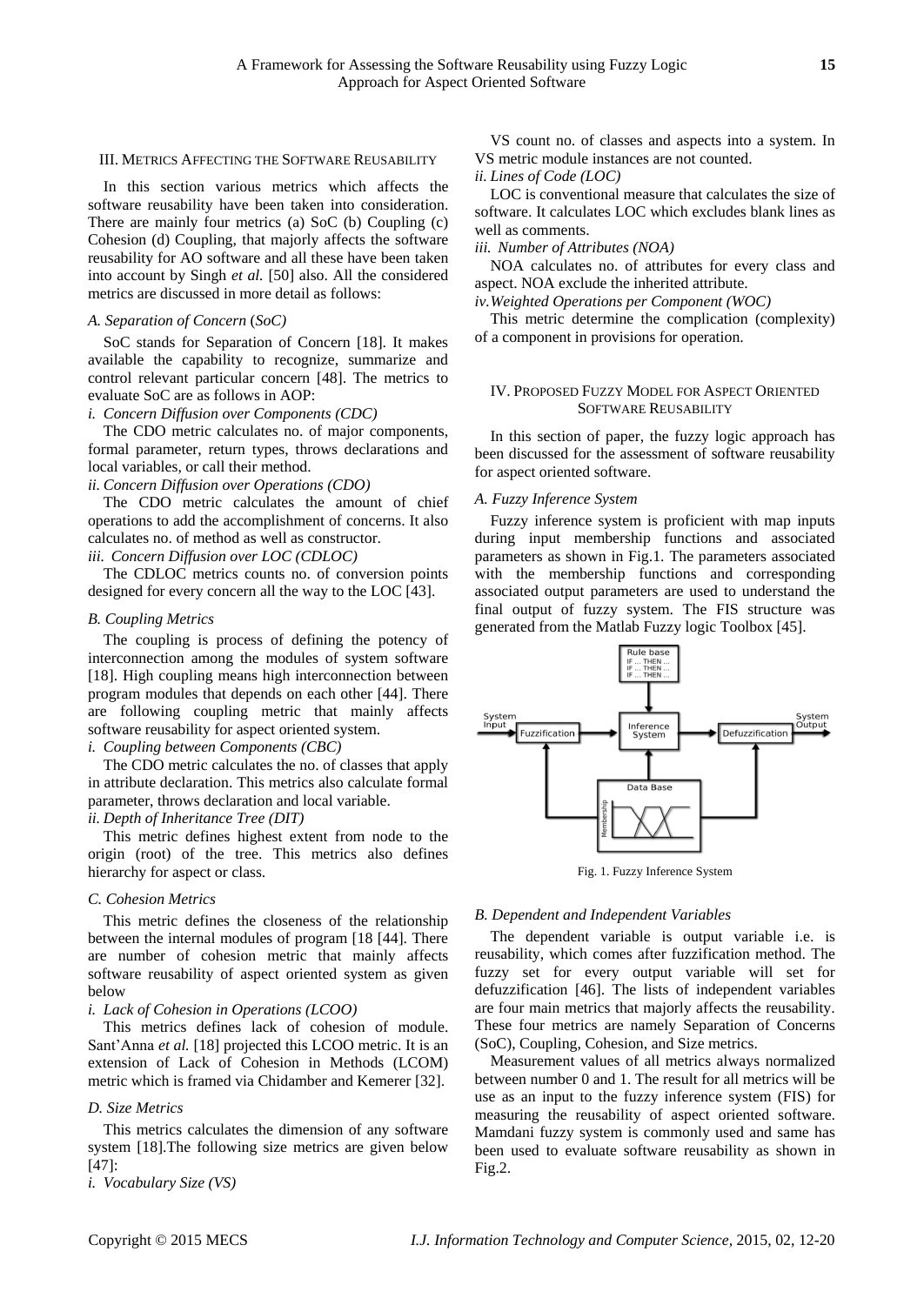

Fig. 2. FIS Structure: Reusability Model

| Table 2 summarizes the system information as follow: |  |  |  |  |
|------------------------------------------------------|--|--|--|--|
|------------------------------------------------------|--|--|--|--|

Table 2. System Information in MATLAB

| Name           | "Reusability" |
|----------------|---------------|
| Type           | "Mamdani"     |
| No. of Inputs  |               |
| No. of Outputs |               |

#### *C. Membership Functions*

Membership function enables users to exhibit as well as amend every membership functions that are linked by every input and output variables for the complete FIS. Fig.3 and Fig.4 shows the membership function for input and output variable.

In this work, the scale of membership functions for input as Low (L), Medium (M) and High (H).



Fig. 3. Membership Function for Input Variable

The output variable is scaled into Very Low (VL), Low (L), Medium (M), High (H) and Very High (VH).



Fig. 4. Membership Function for Output Variable

#### *D. Knowledge Base for Model*

Fig. 5 shows the knowledge base model for fuzzy inference system. This knowledge model is known as rule editor. It constructs the rule using graphical rule editor Interface. In this paper, it has four measurement parameters and used three scales. So, total no. of rules is  $3<sup>4</sup>$  which are 81 rules. Hence from this combination it has eighty one if-then rules that constructed and inserted in Rule Editor. Some sample rules have been shown in Table 3.

The triangular (trimf) membership functions are scaled into following:

- For input variables
- $\bullet$  Low (0-0.33).
- Medium (0.3-0.66).
- $\bullet$  High  $(0.6-1.0)$ .

The output variable is scaled into following:

- $\bullet$  Very Low (0-0.2).
- $\bullet$  Low (0.18-0.42).
- Medium (038-0.62).
- High (0.58-0.82).
- Very high (0.78-1.0).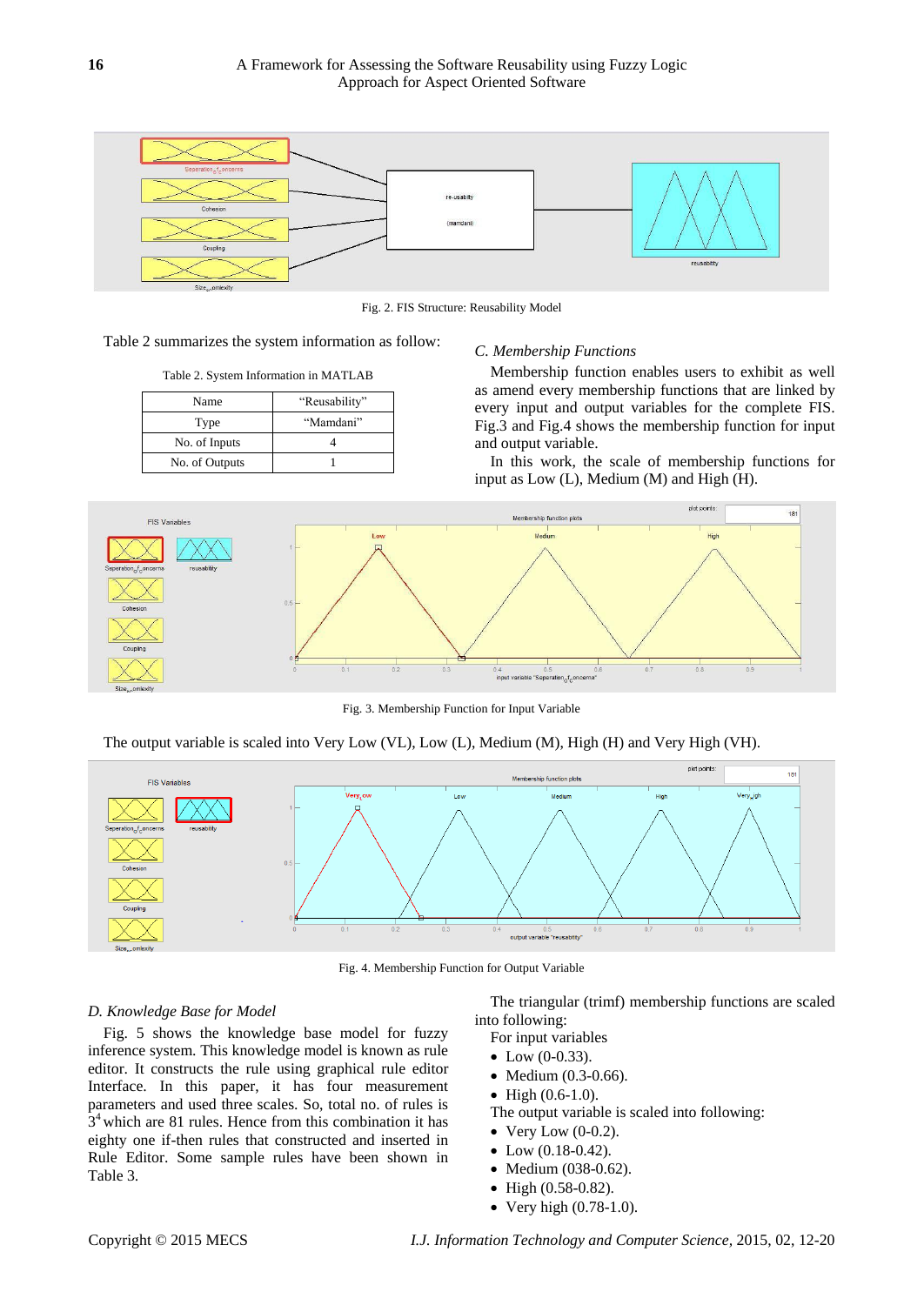# A Framework for Assessing the Software Reusability using Fuzzy Logic **17** Approach for Aspect Oriented Software

| Rules $#$ |      | Output   |          |                   |               |
|-----------|------|----------|----------|-------------------|---------------|
|           | SoC  | Cohesion | Coupling | Size & Complexity | (Reusability) |
|           | Low  | Low      | Low      | Medium            | Low           |
| ◠         | Low  | Medium   | High     | High              | Very Low      |
| 3         | Low  | Medium   | Medium   | Low               | Medium        |
| 4         | High | High     | High     | Medium            | High          |
|           | High | High     | Low      | Medium            | Very High     |
| 6         | High | High     | Low      | Low               | Very High     |





Fig. 5. Rule Editor

# *E. Rule Viewer*

Fig. 6 shows the rule viewer of proposed fuzzy model for AO software. The rule viewer is consisting of five columns. The first to four columns represents the input variable and the "if" part of each rule. Every rule is a row of plots, and each column is a variable that is used. The fifth column represents the membership function for output variable and the "then" part of each rule. The fifth column also represents the cumulative weighted conclusion for the proposed FIS. The bold vertical line on the plot is defuzzified output.



Fig. 6. Rule viewer

*Fig. 7, 8 and 9 show the surface viewer for proposed*<br>*F. Surface viewer* for proposed by example in a proposed by example in the surface of a instance. In fuzzy model by considering two metrics at a instance. In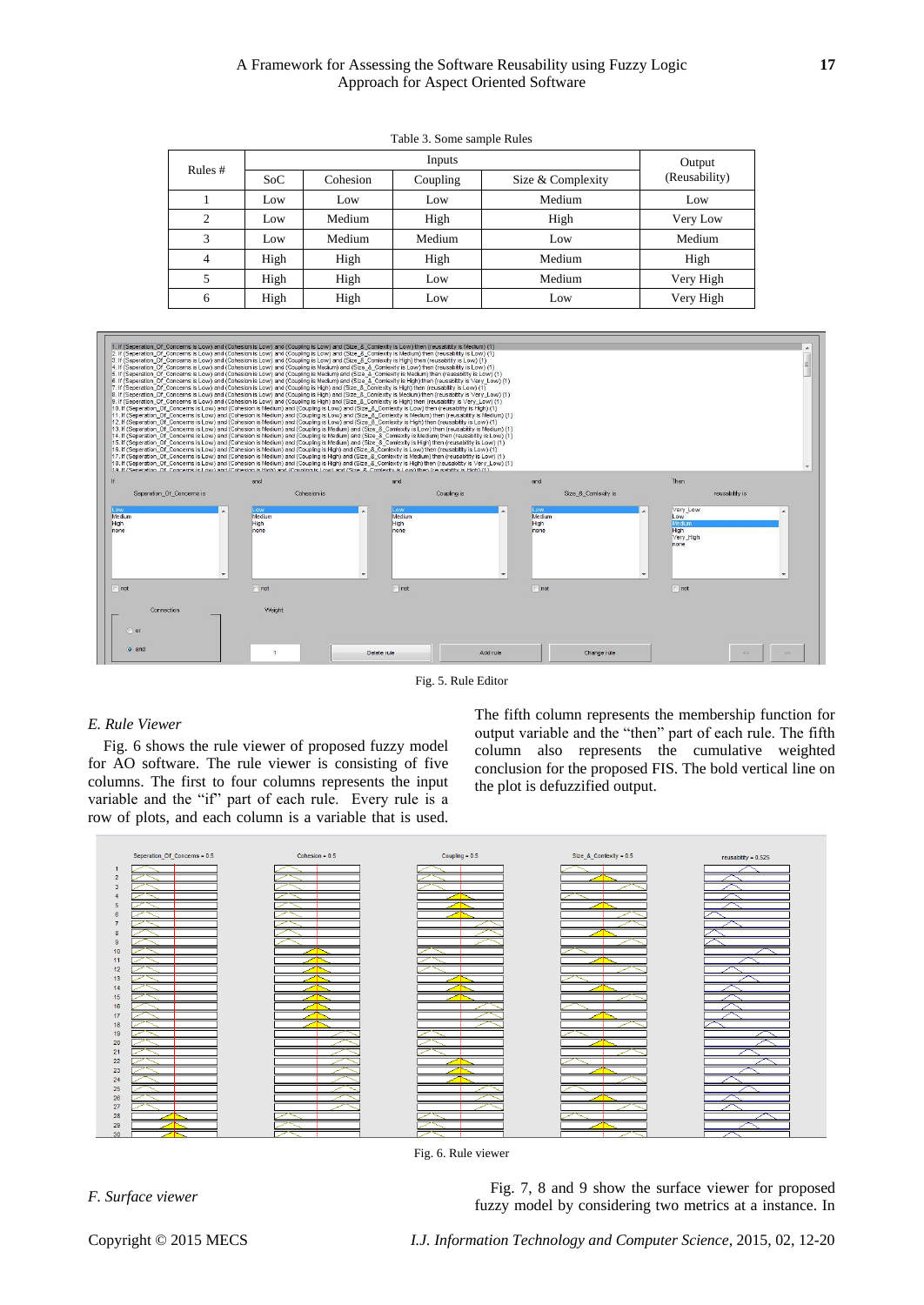the surface viewer users are able to produce a 3D output surface for two inputs. Fig. 6 shows a three-dimensional output surface for the set of two metrics (Separation of Concern and Cohesion) for reusability evaluation.



Fig. 7. Surface Viewer for Separation of Concern and Cohesion.



Fig. 8. Surface Viewer for Coupling and Separation of Concern



Fig. 9. Surface Viewer for coupling and Size and complexity.

#### *G. Experimental Results*

Suppose the subsequent crisp value of inputs is fed to the proposed fuzzy model: Separation\_of\_concern  $= 0.17$ , Cohesion= 0.44, Coupling= 0.60 and Size & Complexity = 0.22. These inputs value are provided to the fuzzification process and get the output as 0.52 (Medium). The fuzzification on given values evaluate the reusability of AO software using proposed fuzzy system by using software metrics and shown in Fig. 10.

Experimental results based on firing some rules on the proposed fuzzy based AO reusability system are reported in Table 4.



Fig. 10. Software Reusability for a given Input Set

Table 4. Experimental results for some rules

| Rules $#$ |         |          | Inputs   | Output            | Results       |                          |
|-----------|---------|----------|----------|-------------------|---------------|--------------------------|
|           | SoC     | Cohesion | Coupling | Size & Complexity | (Reusability) |                          |
|           | L(0.12) | L(0.13)  | L(0.08)  | M(0.48)           | L(0.32)       | Worst Applicable         |
|           | L(0.14) | M(0.48)  | H(0.85)  | H(0.83)           | VL(0.12)      | Not Applicable           |
| 3         | L(0.17) | M(0.44)  | M(0.60)  | L(0.22)           | M(0.52)       | Somewhat Applicable      |
| 4         | H(0.78) | H(0.69)  | L(0.30)  | M(0.35)           | VH(0.9)       | <b>Highly Applicable</b> |
|           | H(0.87) | H(0.88)  | M(0.58)  | M(0.57)           | H(0.7)        | Applicable               |

#### *H. Defuzzification*

It is a process of mapping from a space of fuzzy control actions defined over an output universe of discourse into a space of crisp (non-fuzzy) control actions. There are various names for this method such as centerof-mass, center-of-area, or center-of-gravity method.

Centre of Gravity (COG) has large applicability for defuzzification. The defuzzified output for  $X^*$  is by (1) and defuzzified output is shown in Fig.11 and validated for the rule number 3 from Table 4.

$$
X^* = \sum A \bar{x} / \sum A
$$
  

$$
X^* = 0.5029
$$
 (1)



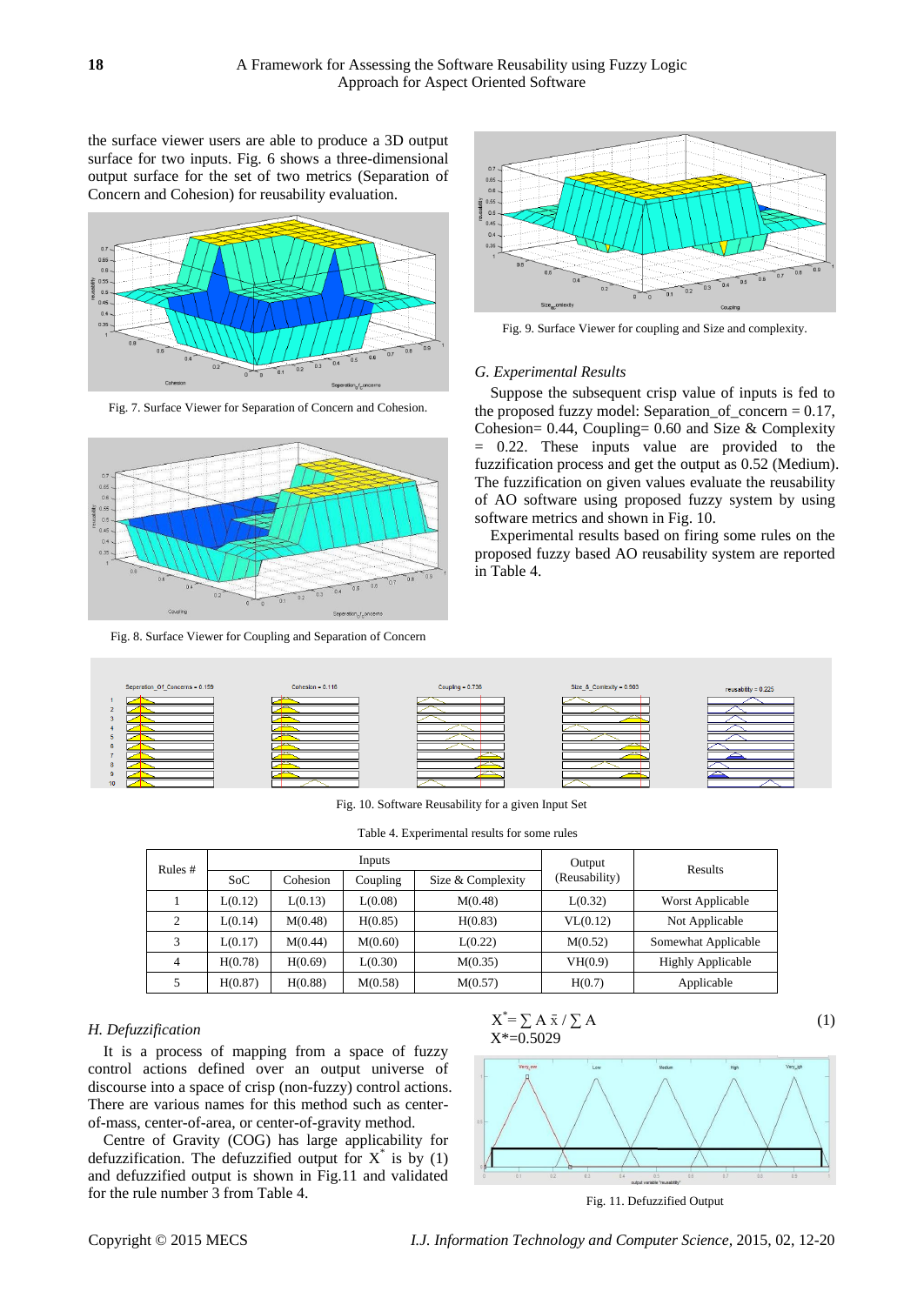#### V. CONCLUSION AND FUTURE SCOPE

In this paper fuzzy logic approach is used to access the reusability of AO software. It is proved that application of fuzzy logic approach has shown their applicability other than traditional statistical techniques. The input variables in fuzzy model are software design metrics that derived from literature review. The four main metrics have been discovered from literature reviewed namely separation of concern (SoC), cohesion, coupling, size and complexity. On the basis of input variables, 81 rules are designed. These rules are based on expert's knowledge and judgment. So, it is concluded that proposed model based on fuzzy will helps the software developer's to select the best quality of software in terms of reusability among AO software.

In future, the dynamic metrics can also be considered for accessing the reusability of AO software systems. A maintainability model to show the relationship between the maintainability and metrics (static and dynamic metrics) for AO software has been reported by us in our previous work [31]. Due to unavailability of dynamic metrics measurement tools, we have taken into account only static metrics. Apart from fuzzy logic technique, other soft computing techniques such as Artificial Neural Network (ANN), Adaptive Neuro Fuzzy Inference System (ANFIS) and Support Vector Machine (SVM) can also be taken into consideration for the assessment of software reusability.

#### ACKNOWLEDGMENT

We would like to thank the faculty of Amity University for helping us in refining the objective and Amity University for providing us research environment and facilities. We also like to extend our thanks to Dr. Arun Sharma, Professor, CSE, K.I.E.T. Ghaziabad for his valuable suggestions.

#### **REFERENCES**

- [1] J. Rumbaugh, M. Blaha, W. Premerlani, F. Eddy, and W. Lorensen, "Object-Oriented Modeling and Design", Prentice-Hall, New York, 1991.
- [2] I. Jacobson, M. Christerson, P. Johnson & G. Overgaard, "Object Oriented Software Engineering: A Use Case Approach", Addison Wesley, 1992
- [3] C. Szyperzaki, "Component Software: Beyond Object-Oriented Programming", Addison-Wesley", 2001.
- [4] A. Kumar, R. Kumar, P.S. Grover, "A Comparative Study of Aspect-Oriented Methodology with Module-Oriented and Object-Oriented Methodologies"*,* ICFAI Journal of Information Technology, Volume 2, No 4, pp. 7-15, December 2006.
- [5] P. K. Singh, Parag Mittal, Lakshay Batra and Utkarsh Mittal, "A Perception on Programming Methodologies for Software Development", IJCA Proceedings on 4<sup>th</sup> International IT Summit Confluence 2013 - The Next Generation Information Technology Summit Confluence 2013(2), Pages 1-6, January 2014.
- [6] I. Aracic, V. Gasiunas, M. Mezini, K. Ostermann, "Overview of CaesarJ Transactions on Aspect-Oriented Software Development", LNCS, 3880, pp. 135-173, 2006.
- [7] B.R. Pekilis, "Multi-Dimensional Separation of Concerns and IBM Hyper/J", Technical Research Report, January 22, 2002.
- [8] T. Elrad, M. Aksits, G. Kiczales, K. Lieberherr, H. Ossher, "Discussing Aspects of AOP", Communications of the ACM, 44(10), pp. 33–38, 2001.
- [9] J.D. Gradecki, N. Lesiecki, "Mastering AspectJ: Aspect-Oriented Programming in Java", Wiley, 2003.
- [10] ISO9126 Information Technology, "Software Product Evaluation – Quality characteristics and guidelines for their use", International Organization for Standardization, Geneva, 1992.
- [11] R. G. Dromey, "A Model for Software Product Quality," IEEE Transactions on Software Engineering, Volume 21, Number 2, pp. 146 - 162, February 1995.
- [12] A. Kumar, P. S. Grover, R. Kumar, "A Quantitative Evaluation of Aspect-Oriented Software Quality Model", ACM SIGSOFT Software Engineering Notes Volume 34, Number 5, pp. 1 - 9, September 2009.
- [13] I. Castillo, F. Losavio, A. Matteo, J. Boegh, "REquirements, Aspects and Software Quality: the REASQ model", Journal of Object Technology, Volume 9, Number 4, pp. 69 - 91, 2010.
- [14] P. Kumar, "Aspect-Oriented Software Quality Model: The AOSQ Model", Advanced Computing: An International Journal, Vol.3, No.2, March 2012.
- [15] M.W. Price, S.A. Demurjian, "Analyzing and Measuring Reusability in Object-Oriented Design", In the Proceedings of the 12th ACM SIGPLAN Conference on Object-Oriented Programming, Systems, Languages, and Applications, Atlanta, Georgia, US, pp. 22-33, October 05- 09, 1997.
- [16] J. Barnard, "A New Reusability Metric for Object-Oriented Software", Software Quality Journal, Vol. 7, Issue 1, pp. 35–50, 1998.
- [17] F. Dandashi, "A Method for Assessing the Reusability of Object-Oriented Code Using a Validated Set of Automated Measurements", In Proceedings of the ACM Symposium on Applied Computing, Madrid, Spain, pp. 997-1003, 2002.
- [18] C. Sant'Anna, A. Garcia, C. Chavez, C. Lucena, and A. Von Staa, "On the Reuse and Maintenance of Aspect-Oriented Software: An Assessment Framework", 23rd Brazilian Symposium on Software Engineering, Manaus, Brazil, October 2003.
- [19] C.A. Cunha, J.L. Sobral, M.P. Monteiro, "Reusable aspect-oriented implementations of concurrency patterns and mechanisms", In Proceedings of the  $5<sup>th</sup>$  international Conference on Aspect-Oriented Software Development (Bonn, Germany, March 20 - 24, 2006), ACM, New York, NY, pp. 134-145, 2006.
- [20] J. Zhang, H. Li, X. Cai, "Research on Reusability of Software Connector Based on AOP", In the IEEE Proceedings of International Conference on Computer Science and Information Technology, pp. 113-117, 2008.
- [21] K. Aljasser, P. Schachte, "ParaAJ: toward Reusable and Maintainable Aspect Oriented Programs", In Proceedings of Thirty-Second Australasian Computer Science Conference , Wellington, New Zealand, CRPIT, 91, Mans, B., Ed. ACS, pp. 53-62, 2009.
- [22] J. Zhao, "Measuring Coupling in Aspect-Oriented Systems", In:  $10<sup>th</sup>$  International Software Metrics Symposium (Metrics 04), 2004.
- [23] M. Ceccato, P. Tonella, "Measuring the Effects of Software Aspectization", In: Proceedings of the 1<sup>st</sup>